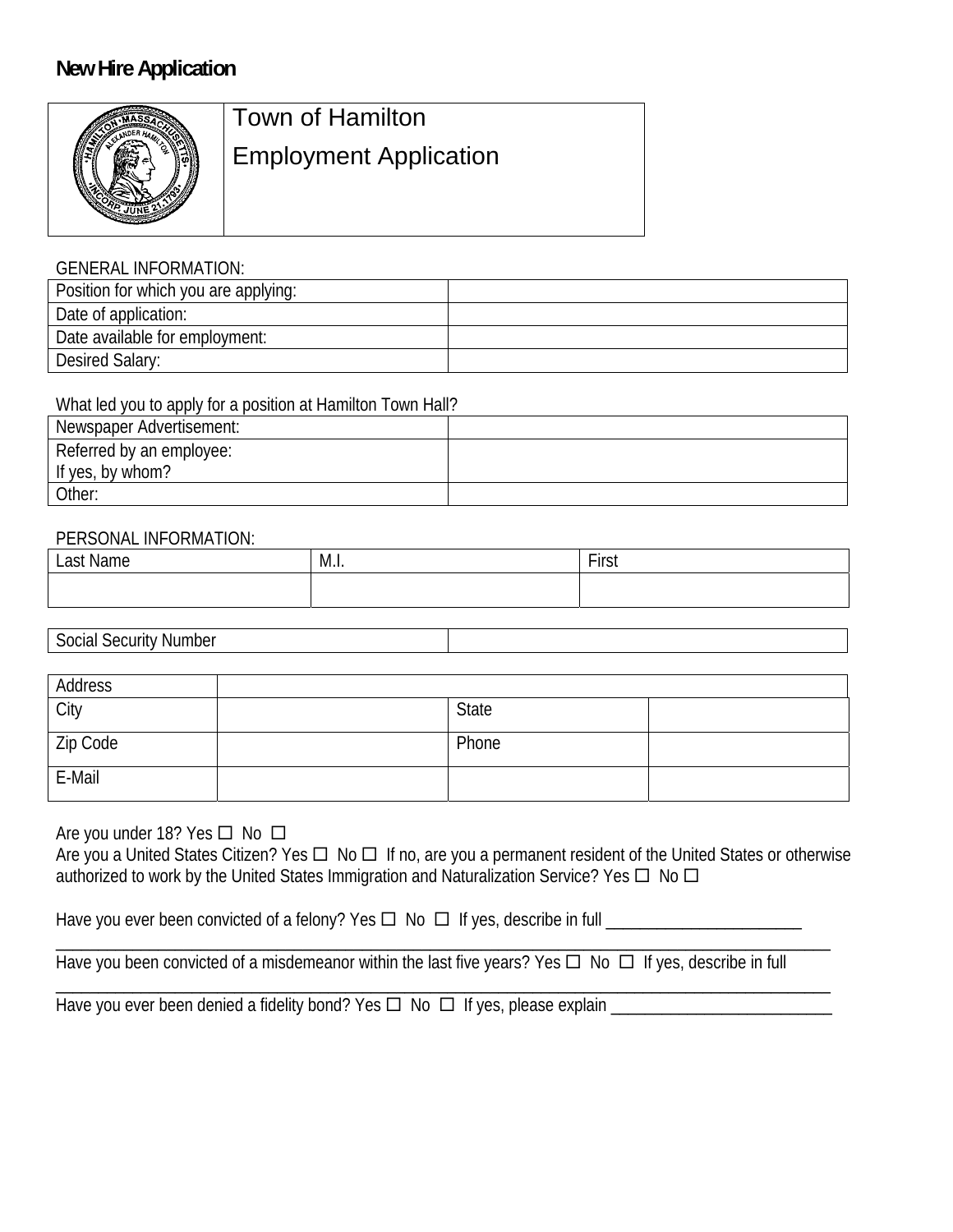#### EDUCATION:

|                   | Name and Location | Dates | Grade completed/Degree |
|-------------------|-------------------|-------|------------------------|
| High School:      |                   |       |                        |
|                   |                   |       |                        |
| College           |                   |       |                        |
|                   |                   |       |                        |
| Trade or Business |                   |       |                        |
| School            |                   |       |                        |

| $\cdot$<br>Certifications?<br>Licenses or<br>anv<br>VOU<br>hold<br>D0 |  |
|-----------------------------------------------------------------------|--|
| please list:<br><b>VAS</b><br>.<br>ັບ                                 |  |

### EMPLOYMENT HISTORY:

Are you presently employed? Yes  $\Box$  No  $\Box$ If so, may we contact your present employer? Yes  $\Box$  No  $\Box$ 

Previous employment – please begin with most recent employer

| Employer:           | Dates of employment: |
|---------------------|----------------------|
| Address:            | Phone:               |
| Last position held: | Supervisor:          |
| Responsibilities:   |                      |
| Reason for leaving: |                      |

| Employer:           | Dates of employment: |  |
|---------------------|----------------------|--|
| Address:            | Phone:               |  |
| Last position held: | Supervisor:          |  |
| Responsibilities:   |                      |  |
| Reason for leaving: |                      |  |

| Employer:           | Dates of employment: |
|---------------------|----------------------|
|                     |                      |
| Address:            | Phone:               |
|                     |                      |
| Last position held: | Supervisor:          |
|                     |                      |
| Responsibilities:   |                      |
| Reason for leaving: |                      |